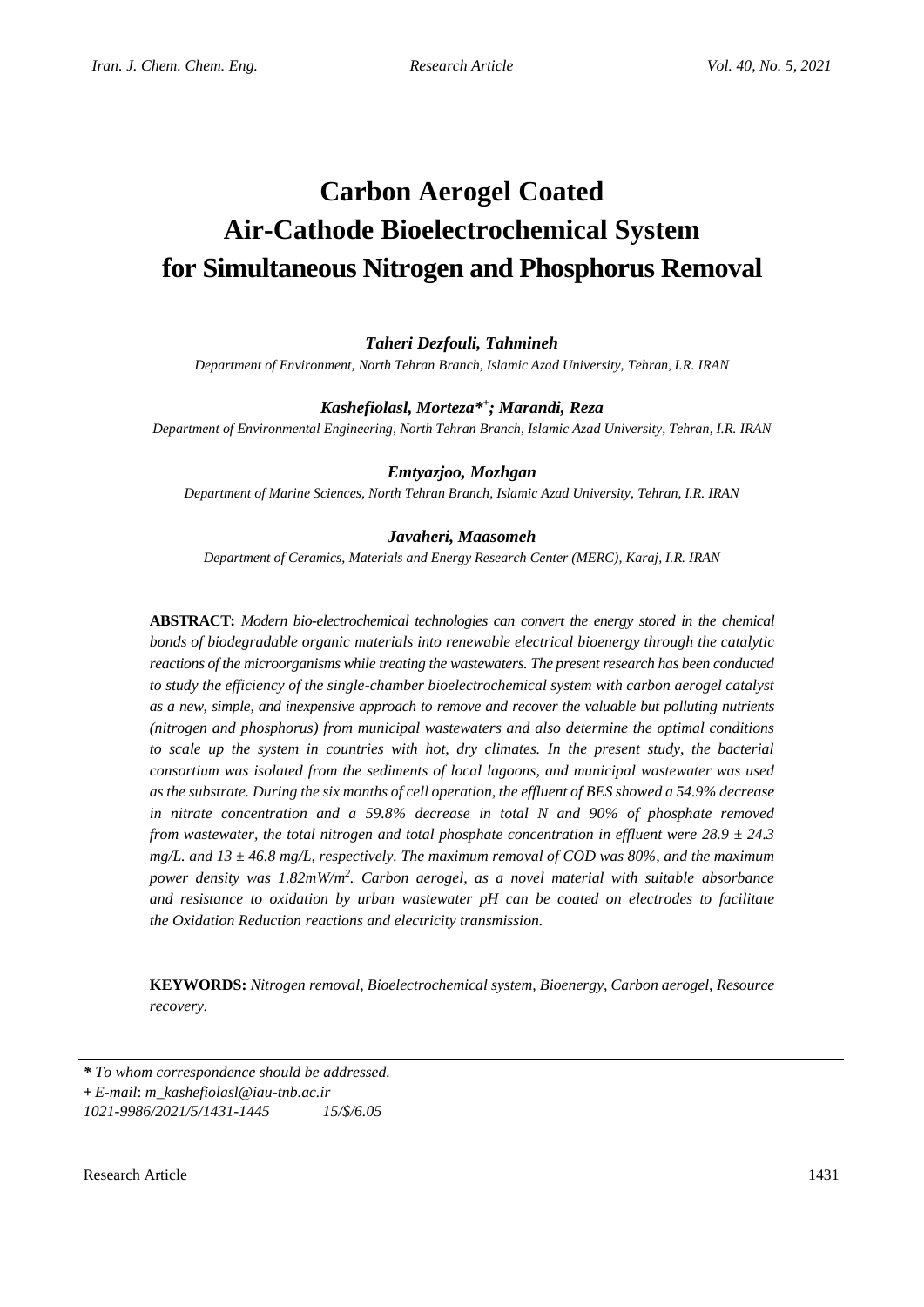#### **INTRODUCTION**

With increasing population and demand for resources, the use of sustainable and low consumption technologies in wastewater treatment and the possibility of recovering valuable resources, such as energy, water, and nutrients, is much studied [1]. Current wastewater treatment technologies are based on the activated sludge method, which is quick, but more energy consuming, through a high-cost chemical process [2].

BioElectrochemical Systems (BESs) such as Microbial Fuel Cells( MFCs) and Microbial Electrolysis Cells (MECs), represent novel technologies that can convert the chemical energy in biodegradable organic materials into renewable electrical energy by using anaerobic microorganisms called exoelectrogens as catalysts [3–7]

The basis of these technologies is forcing the bacteria to degrade organic matters on the anode surface, and redox enzymes, such as cytochrome, located on the external membrane of bacteria, which can transfer electrons directly to an electrode [8–11]. As seen in Table 1, the aerobic cathode reduction reaction occurred and oxygen played the role of electron acceptor [11–13] (Table 1, Eqs.1-13). When the redox potential of the cathode side reduction becomes higher than the oxidation half's reaction at the anode  $(E_{cell} = E_{cat} - E_{anod})$ , electricity will be generated; otherwise, power will be needed to drive redox reactions[14,15].

With BESs, the primary purpose is removing organic carbon, although a substrate of a mixture such as sewage contains other compounds, for example, nitrogen and sulfur [16]. Phosphorus and nitrogen are considered pollutants in urban wastewater, which causes eutrophication in water supplies and reduces water quality [5,17]. Furthermore, a nitrogen-removing process needs more energy than does a carbon-removing process [18].

In the wastewater, nitrogen is most present in the form of ammonium, and the main typical process of its removal is the high energy-consuming nitrification (ammonia oxidation to nitrate) / denitrification (reduction of nitrate to  $N_2$  gas) process because of aeration, but it can remove nitrogen at low concentrations [19,20]. Anaerobic process anammox (the anaerobic process of ammonia oxidation, in which nitrate is the electron acceptor) has been proposed as an energy-efficient alternative. This process relies on the biological conversion of ammonium and nitrate to  $N_2$ 

gas [21]. Anammox is combined with another biological process such as the SHARON® process (Single reactor system for high activity ammonia removal over nitrite), oxidizing ammonium to nitrite in the presence of nitriteoxidizing bacteria and ammonium-oxidizing bacteria. The CANON process (Completely Autotrophic Nitrogen removal Over Nitrite) is another approach, through which the aerobic and anaerobic ammonium oxidizers coexist symbiotically [22]. Another process has been reported [23] for wastewater nitrogen removal named CANDO (Coupled Anaerobic-anoxic Nitrous Decomposition Operation), which happens in three steps: partial nitrification of N-NH<sub>4</sub><sup>+</sup> to N-NO<sub>2</sub><sup>-</sup> (SHARON process), the partially anoxic reduction on  $N-NO_2$  to  $N_2O$  and at last decomposition or combustion of  $N_2O$  to nitrogen, oxygen, and energy [23].

P and N can be recovered from wastewater as magnesium ammonium phosphate (struvite, or MAP  $(MgNH_4PO_4.6H_2O)$ , based on the following reaction [5]:

$$
M g^{2+} + NH_{4}^{+} + PO_{4}^{3-} + 6H_{2}O \rightarrow MgNH_{4}PO_{4} \cdot 6H_{2}O (14)
$$

Nitrogen is eliminated by electrochemical denitrification or the transferring of ammoniumduring electricity production in BES [24]. Removal and recovery of phosphorus in BES depend on high pH conditions due to cathodic reduction reactions [25]. Anammox is the process that theoretically can occur in BESs, even though thermodynamically it is slow and invisible in BESs [26].

The use of a substrate such as wastewater as an electron source is attractive because of the demand for low-carbon water and wastewater treatment technologies [6,27]. Because of their potential for considerable removal of COD and simultaneous production of bioenergy, BESs been used for issues such as water resource recovery [28,29], acid mine drainage treatment [30], and landfill leaches [14]. Several challenges are facing the operational scale-up of BESs, which are required more in situ studies. The significant challenges include low power density, expensive materials (especially the membranes and separators), operating expenses, and the most critical limiting factor, poor kinetic Oxidation-Reduction Reactions (ORR) at the neutral pH required for single-chamber air-cathode cells [31,32]. Enhancing catalyst efficiency can contribute to better system performance. Many studies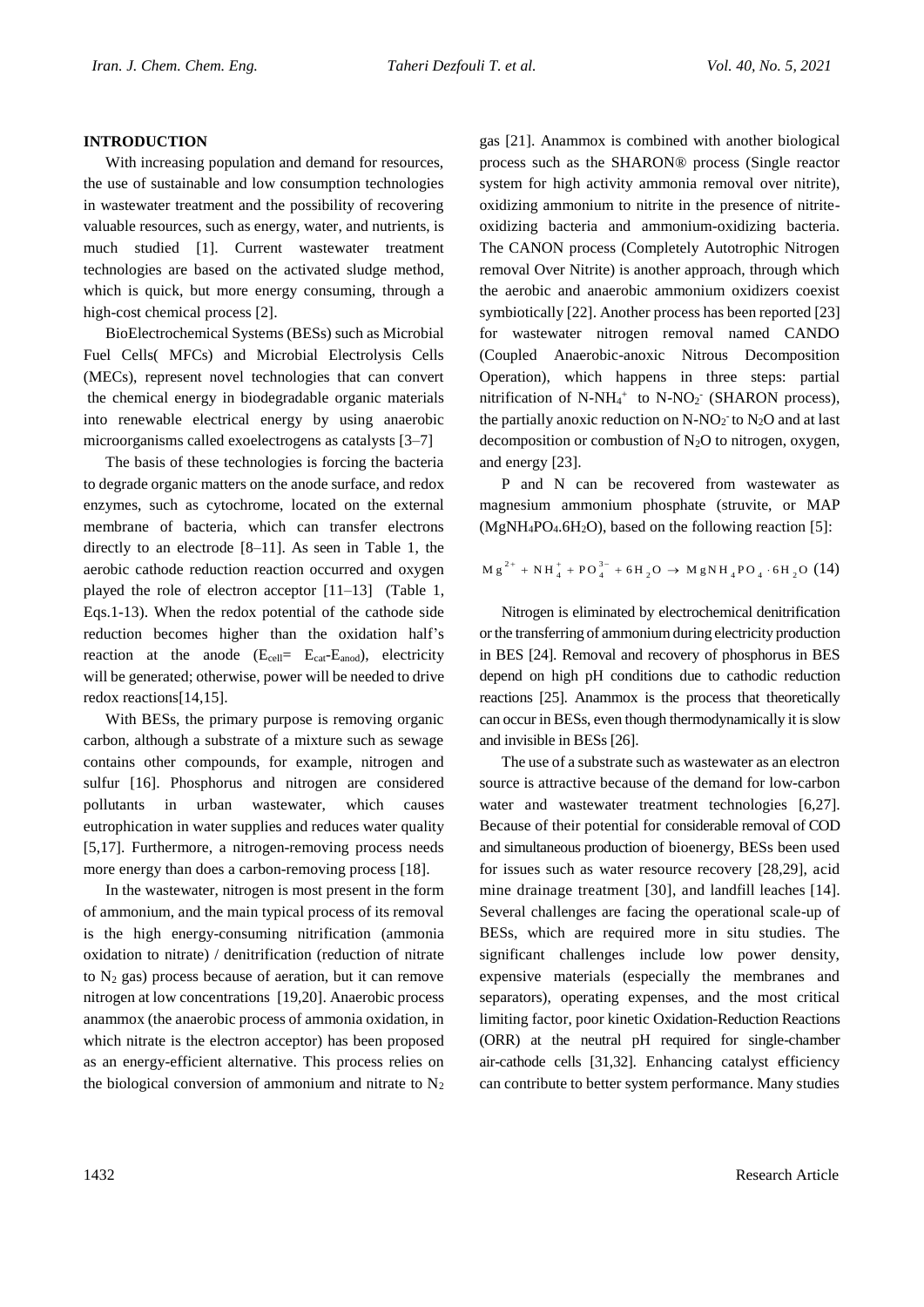| Oxidation reactions (anode)                                                                                                                |      |
|--------------------------------------------------------------------------------------------------------------------------------------------|------|
| $C_6H_{12}O_6 + 12H_2O_6 + HCO_3^- + 30H^+ + 24e (E^* = -.429 V \text{ vs. SHE})$                                                          | (1)  |
| $C_3H_8O_3 + 6H_2O_3$ 3HCO <sub>3</sub> + 17H <sup>+</sup> + 14 e (E <sup>o</sup> = - . 289 V vs. SHE)                                     | (2)  |
| $C_4H_5O_5 + 7H_2O_4 + H_2CO_3^- + 11H^+ + 12e (E^{\circ} = -.289 V \text{ vs. SHE})$                                                      | (3)  |
| $HS^ S^{\circ}$ + H <sup>+</sup> + 2e ( $E^{\circ}$ = - .230 V vs. SHE)                                                                    | (4)  |
| Reduction reactions (cathode)                                                                                                              |      |
| $0, +4H^+ +4e$ 2H <sub>2</sub> O (E <sup>o</sup> = +1.230 V vs. SHE)                                                                       | (5)  |
| $0_2 + 2H^+ + 2e$ H <sub>2</sub> O <sub>2</sub> (E <sup>o</sup> = + 0.269 V vs. SHE)                                                       | (6)  |
| $NO_3^- + 2H^+ + 2e$ $NO_2 + H_2O$ ( $E^\circ = +0.433$ V vs. SHE)                                                                         | (7)  |
| $NO2- + 2H+ + e$ NO + H <sub>2</sub> O (E <sup>o</sup> = + 0.350 V vs. SHE)                                                                | (8)  |
| NO + H <sup>+</sup> + e <sub>-2</sub> $\frac{1}{2}$ N <sub>2</sub> O + $\frac{1}{2}$ H <sub>2</sub> O (E <sup>o</sup> = + 0.175V vs. SHE)  | (9)  |
| $\frac{1}{2}$ N <sub>2</sub> O + 2H <sup>+</sup> + 2e <sub>→</sub> NO <sub>2</sub> + H <sub>2</sub> O (E <sup>o</sup> = + 0.355 V vs. SHE) | (10) |
| $2NO_3 + 12H^+ + 10e$ $N_2 + 6H_2O$ (E° = + 0.734 V vs. SHE)                                                                               | (11) |
| $Fe3+ + H+ + e$ $Fe22+ + 1/2$ H <sub>2</sub> O (E <sup>o</sup> = + 0.773V vs. SHE)                                                         | (12) |
| $MnO2 + 4H+ + 3e-Mn2+ + 2H2O (Eo = +0.602 V vs. SHE)$                                                                                      | (13) |

*Table 1: Oxidation and reduction reaction may occur in bio electrochemical system cathode and anode [15].*

have been carried out on various metallic and non-metallic catalysts in search of a biocompatible, conductive, porous, and low cost-material [32–34]. Among these, carbon materials are widely considered for their specific surface area and chemical inactivity as a catalyst base [34,35]. Recently, nano and three-dimensional electrodes such as nanographene materials, carbon nanotubes, carbon nanofibers, and nanocomposites are widely used [31,36,37]. The properties of carbon aerogels are high hierarchical porosity (> 80%), high specific surface area  $(400-1200 \text{ m}^2/\text{g})$ , and high Total Pore Volume (TPV), demonstrated high electrocatalytic activity and high selectivity, which can facilitate ORR in an air cathode in a neutral pH electrolyte [32]. These structures have low thermal conductivity due to their high porosity. Their nanoparticle structure also controls their behavior as electrodes in electrochemical double-layer capacitors [34,37].

The reduction of nitrate in the wastewater treatment process reduces the aeration time and energy consumption increases the efficiency of the treatment facility and decreases BOD and COD. The goal of the present study is to examine

a new, simple and inexpensive approach to remove and recover the valuable but polluting nutrients (N and P) from municipal wastewater in countries with a hot, dry climate, by using the native bacterial consortium in the bio-electrochemical system with carbon aerogel coated cathode.

#### **EXPERIMENTAL SECTION**

#### *Designing and starting up the microbial fuel cell*

The designed BES consisted of two parts, an anaerobic single-chamber MFC and an aeration chamber. Two cylindrical glass chambers with a capacity of 1500 mL, each one contained a cylindrical anode with 6 cm distance around the tubular air cathode, and an independent aeration bottle was used for each system. Since the anaerobic bacteria grow very slowly, the pilot was designed as a sequencing batch reactor to prevent the biofilm from being rinsed, with an external resistance of 100 Ω. The structure of single-chamber cell electrodes of the air-cathode was made based on the method developed previously (*Cheng et al.,* 2006)

The  $200 \text{ g/m}^2$  (ISO3374) double-sided carbon cloth (Iran Composites Institute, Tehran, Iran) with a width of 0.2 mm was used as the anode electrode with  $432 \text{ cm}^2$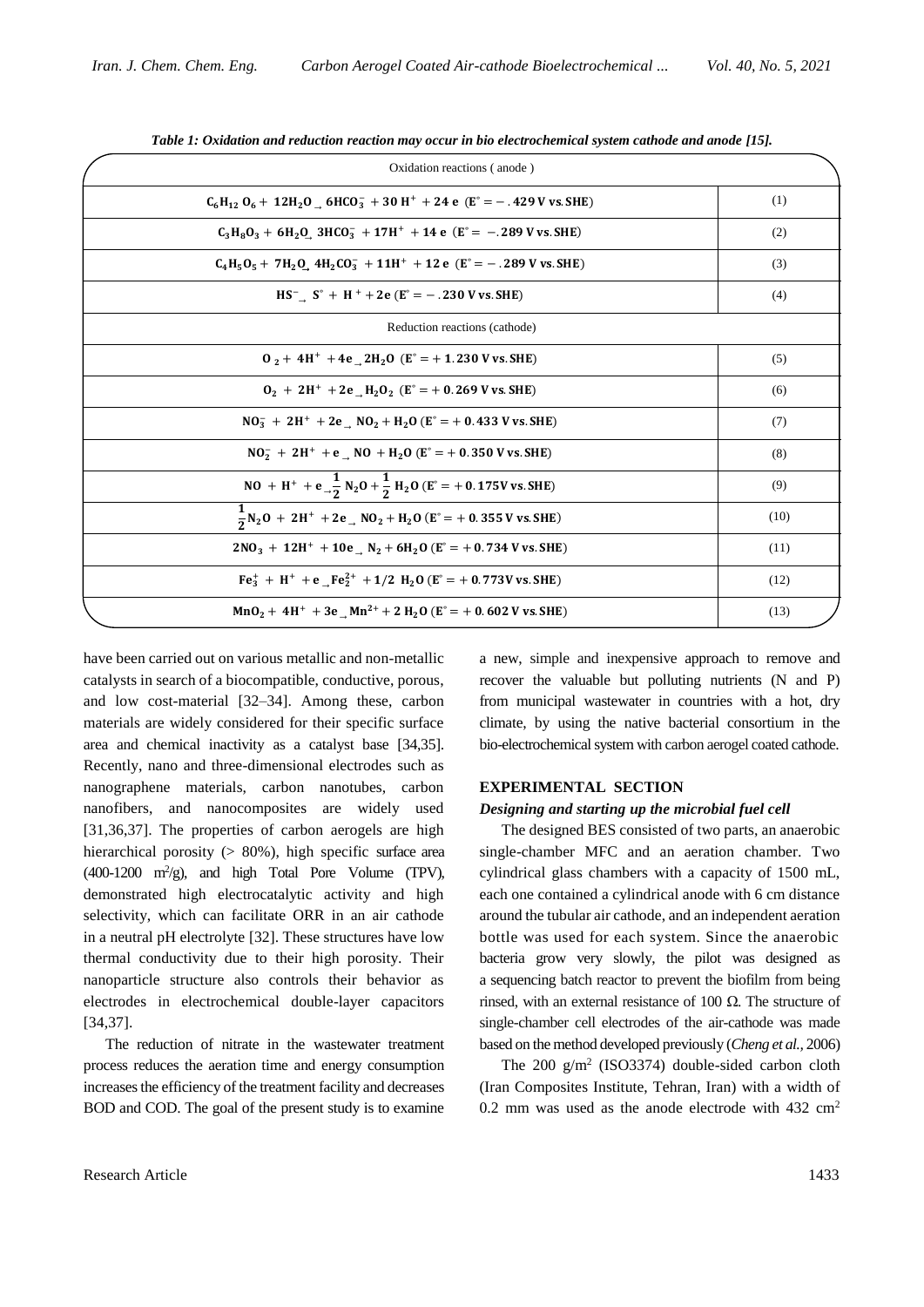projected area, and T-304 stainless steel mesh was used as the electricity collector. The materials used as the cathode in microbial fuel cells are similar to the materials used in the anode, these materials differ only in that when they are used in a cathode, usually, there is also a need for a catalyst, to increase the cathode surface area and facilitate the ORR [27,32]. Since the microorganisms can act as the catalyst in the cathode and speed up the transfer and consumption of electrons, the present study has been conducted without a catalyst [39,40].

To increase the cathode surface area and facilitate the ORR, a layer of carbon aerogel from a previous study coated on the cathode as a catalyst base [34]. The catalyst ink was prepared by adding Perfluorosulfonic acid (Nafion) 5% suspension to carbon aerogel (with a loading of 1 mg /cm<sup>2</sup> of cathode surface) and brushed onto the carbon cloth [38,41]. Polytetrafluoroethylene (PTFE) was used as the binder in the fuel cell [42,43]. The municipal wastewater from Ekbatan wastewater treatment plant (Tehran, Iran) with the 7.81 average influent pH,1120 μs/cm conductivity, and 677.23 mg/L COD used as the substrate.

All cells were inoculated with the electrogenic bacterial consortium that isolated from the anaerobic sediments of the Anzali Lagoon in Gilan Province and Eshgh Abad Lagoon in Varamin County, Tehran Province. The bacterial suspension to inoculate the cell was cultured both aerobically and anaerobically in Luria-Bertani (LB) and BHl nutrient medium in an incubator at a temperature of 35.5 ºC, after 48 hours for aerobic types and after 96 hours for anaerobic microorganisms [44]. To ensure the entire biofilms formation, the two cells operated for one month.

## *Analytical methods*

The design of the experiment and statistical analysis of data was carried out by the Response of Surface Method (RSM) with Design-Expert 11 (Stat-Ease, Inc., Minneapolis, MN, USA). So air temperature at three levels (15, 25, and 35 $\degree$  C), pH at three levels (6, 7.5 and 9), and hydraulic retention time (0 to 120 hours) were selected as three independent effective variables; and responses including concentrations of ammonium, nitrate, and nitrite, and COD were analyzed by Box-Bunken's method. P-value with a 95 % confidence level was considered for the evaluation of the effectiveness of the model terms. It should be noted HRT was calculated based on 1.5 L feed volume (the volume which was filled and discharged).

According to the number of factors (3 independent variables including temperature, hydraulic retention time, and pH), the number of experiments was 20 runs. The COD, cations, and anions concentrations were analyzed using the standard method (APHA 2011) [45]. Each test was repeated twice. The cell voltage data were recorded every 10 min by a multimeter (MAS830L Digital Multimeter, MASTECH, Shenzhen, China). New feed (wastewater) was added to the cell whenever the voltage was below 50 mV [5]. The current  $(I=V/R)$  and power (P=IV) were according to Ohm´s law, power density (Pd=IV/A), where A is the area of the operational surface, and Coulombic Efficiency (CE) drawn based on the method proposed by *Chen et al*. [46], and the polarization curve added by exerting external resistance from 2000  $\Omega$  to 10  $\Omega$  in 10-minute intervals till reaching a constant voltage. The internal resistance and the maximum power density were obtained by analyzing the polarization curve [5]. The electrochemical tests were conducted by a potentiostat (ILIUM Technology, Inc., Medford, MA, USA), with the cathode in the middle of the single-chamber BES facing the air from the inside as working electrode, and the reference electrode Ag/AgCl (3m KCl, + CO.21 V versus a standard hydrogen electrode), in the potential range 4 to -4 mV with a scan rate of 10 mV/s. Chronoamperometry tests were performed by setting a potential in a stepwise manner after the reactor operated in an open circuit condition for three hours. The morphology and structure of the electrodes before and after biofilm formation were observed by a Scanning Electron Microscope (SEM) (Stereoscan S-360 SEM, CAMBRIDGE, Leica Group, München, Germany).

## **RESULTS AND DISCUSSION**

The effects of the critical parameters and optimum conditions for N and P removal by BES were examined using the RSM method after the constant voltage was observed. With multiple responses, it is possible to locate the pre-decided criteria for different responses. The desirability contour of pH, temperature, and HRT shows the optimal region obtained for each response in the specified intervals for factors and responses (Fig. 1).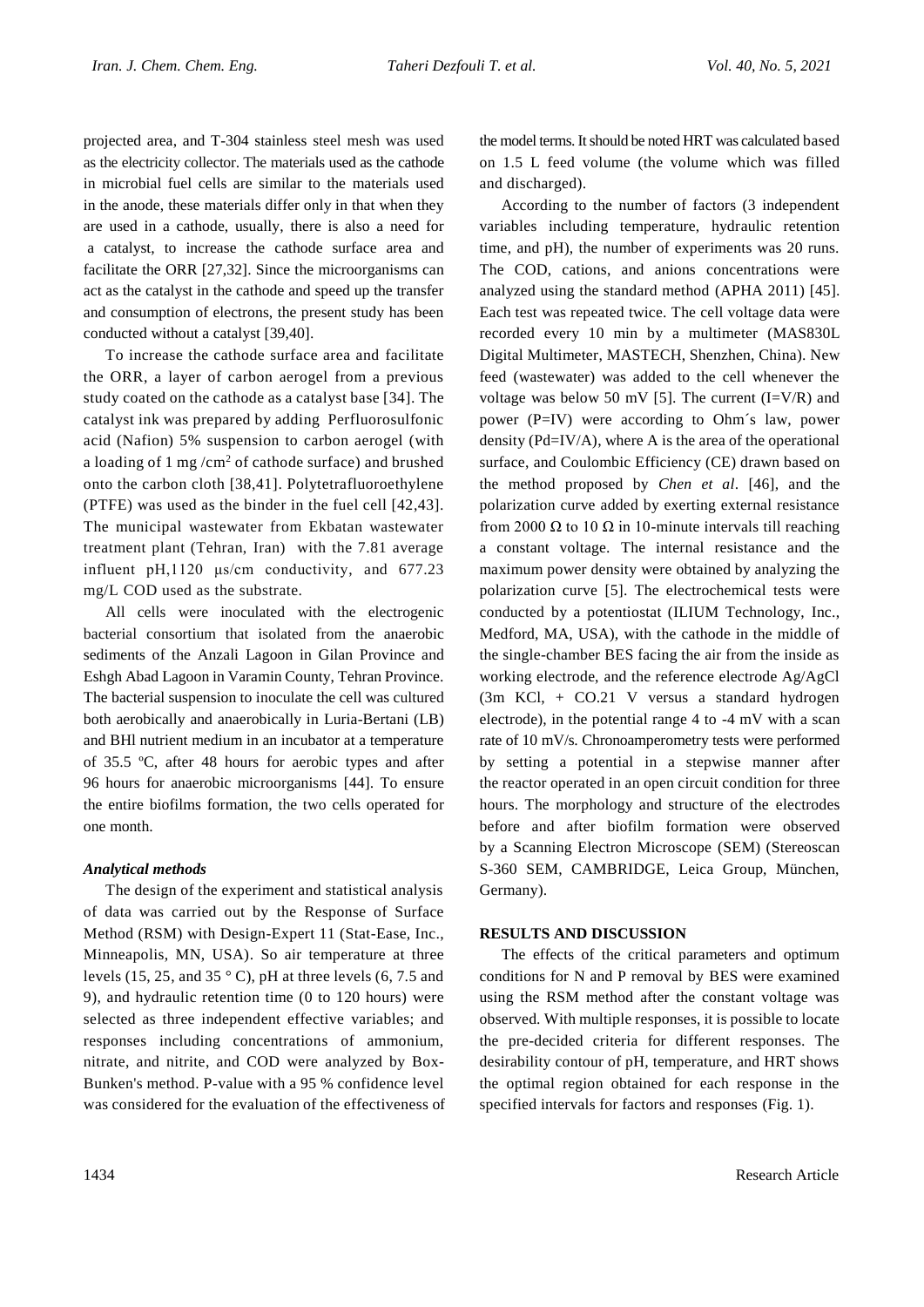

*Fig. 1: Determination of optimal region for single chamber BES with RSM method.*

The suggested HRT was 40 hours at neutral pH, and the optimal ambient temperature (25 ºC) was determined, with 0.68 desirabilities in specified factor ranges (Table 2).

DO´s concentration, pH, carbon/nitrogen ratio, and electricity generation in anode are the main factors that can affect nitrogen removal in BESs [18]. Neutral pH is suitable for nitrification processes, while higher DO and pH conditions can be inhibited for the denitrification process [6].

As illustrated in the perturbation diagram, total nitrogen concentration had a significant inverse relationship with time, and the total nitrogen concentration decreased with time in the effluent. The slope of the temperature distribution diagram is shown a little significant direct correlation, with a decrease in nitrogen removal as the temperature increases. The pH factor had no significant impact on nitrogen removal within the specified range (Fig. 2-A). For TPO<sub>4</sub> the significant effect of time on phosphate concentration was observed. There was a positive effect of temperature on phosphorous removal (Fig. 2-B)

It is clear that the pH of the electrolyte in BES is a crucial parameter because it affects the metabolism of the microorganisms, and excess nitrogen compounds can affect the electrolyte´s pH.

### *Nitrogen and phosphorus removal*

In this study, nitrogen concentration was measured in forms of  $N-NH_4^+$ ,  $N-NO_3^-$  and  $N-NO_2^-$ . Total N was calculated as the sum of the above quantities. The threedimensional diagram shows the interaction of temperature and HRT on the total nitrogen concentration in the effluent of the MFC part. According to the figure, the highest amount of total nitrogen (ie, the lowest amount of nitrogen removal) was in the temperature range of 30 to 35 °C, and the least in the temperature range of 16 to 25 °C. The optimal performances for nitrogen removal were performed at 25 °C and 40 hour residence time (Fig. 3).

In the beginning, the concentrations of  $N-NH_4^+$ , N- $NO_3$ <sup>-</sup> and  $N-NO_2$ <sup>-</sup> were  $63.8 \pm 27.2$ ,  $6.66 \pm 4.6$ , and  $1.4 \pm 2.46$ mg/L, respectively. The measured concentrations in the MFC chambers anolyte and the aeration chamber are plotted in Fig. 4 as a function of time.

 $N-NH<sub>4</sub>$ <sup>+</sup> dropped to 11.5  $\pm$  27.2 mg/L before aeration, while the  $N-NO<sub>2</sub>$  concentration in anolyte increased. Nitrates decreased after 24 h in the singlechamber MFC. The lowest nitrate concentration was 2.76±4.6 mg/L, although nitrate increased significantly after aeration, probably because of  $N-NH<sub>4</sub><sup>+</sup>$  nitrification in the presence of oxygen. A downward trend was observed in ammonium concentration during the entire process (from  $63.8 \pm 27.2$  mg/L to  $7.9 \pm 27.2$  mg/L); however, there was a sharp decrease after 3 hours in anaerobic condition. The effluent of the anaerobic single-chamber MFC showed a 54.9% decrease in nitrate concentration, with a 59.8% decrease in total N concentration after anaerobic treatment in the MFC and then the aeration process.

In evaluating the performance of the BES in nitrogen removal, it was observed that, to an acceptable extent, BES was capable of nitrogen removal from raw wastewater. N- $NO<sub>3</sub>$  and N-NO<sub>2</sub> concentrations were very insignificant in the MFC chamber´s anolyte throughout the process, indicating there was almost no activity of nitrifying bacteria or anaerobic ammonia oxidation bacteria in the anaerobic chamber. This conclusion is consistent with the findings of *Zhang et al.* [32] that the microbial community of nitrifying bacteria or anaerobic ammonia oxidation bacteria could not be detected in the anode chamber. As illustrated in the time-based changes diagram (Fig. 4), as ammonium decreased, there was an increase in nitrate concentration; meanwhile, the nitrate concentration was reduced by nearly 50%, and after aeration nitrification has occurred, so there was a sharp increase in nitrate concentration.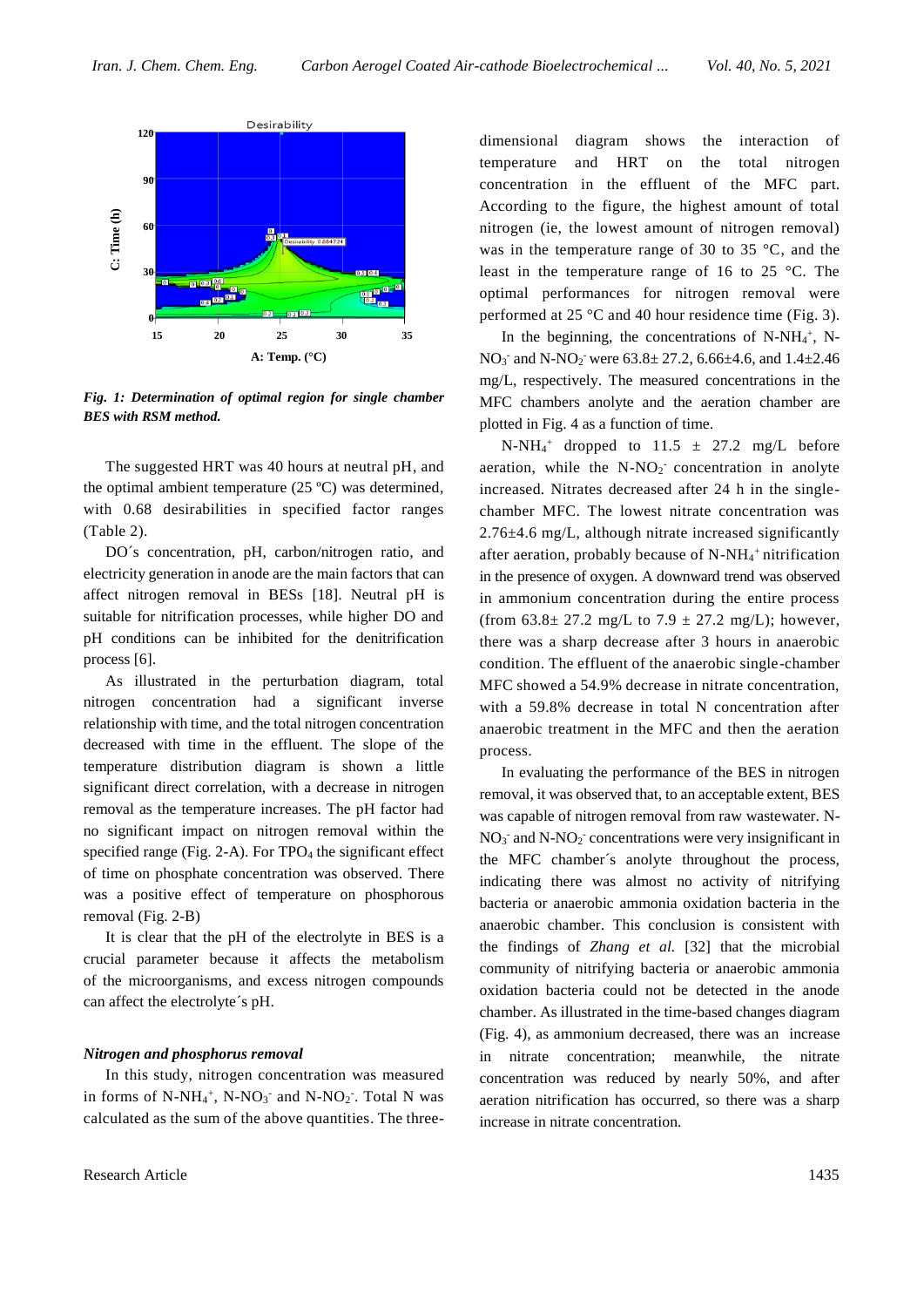

*Table 2: The selected optimal factors for nutrient removal in BES (The Design Expert output).*

*Fig. 2: A) The perturbation diagram of temperature, pH, and HRT effect on TN. B) The perturbation diagram of key parameters effect on TPO4.*



*Fig. 3: A) The three-dimensional diagram of time and temperature with TN´s concentration .B) The three-dimensional graph of time and temperature with TPO4 concentration.*

In fact, most of the N-NH<sub>4</sub><sup>+</sup> was converted to N-NO<sub>2</sub><sup>-</sup> and the N-NO<sub>3</sub> concentration was deficient. The following points may explain the above results: some of N-NH<sub>4</sub><sup>+</sup> was first oxidized to N-NO<sub>2</sub><sup>-</sup> by oxygen from the cathode side, then to  $N-NO<sub>3</sub>$ . Nitrite and nitrate can serve as the energy source of chemotrophic bacteria that have started to grow under the presence of hydrogen carbonate in the fuel cell  $[47]$ . N-NO<sub>3</sub> was used as the electron acceptor in biocathode and acetate as the electron donor in bio anode for electricity generation, and nitrate was reduced to  $N-NO_2$  afterward (Eq. (7)). Denitrification was less likely to occur because the aeration chamber´s DO was at a high level (12 mg/L).

CANDO is the most probable process which occurred in this BES system. About 59.8% of TN was removed in an anaerobic chamber, which may be due to consumption of microorganisms' growth and reproduction, ammonium ion diffusion, or volatilization. In the microbial fuel cell with a diverse microbial consortium, we realize the consumption of wastewater organic matters and electricity generation in the early hours of operation. These reactions provide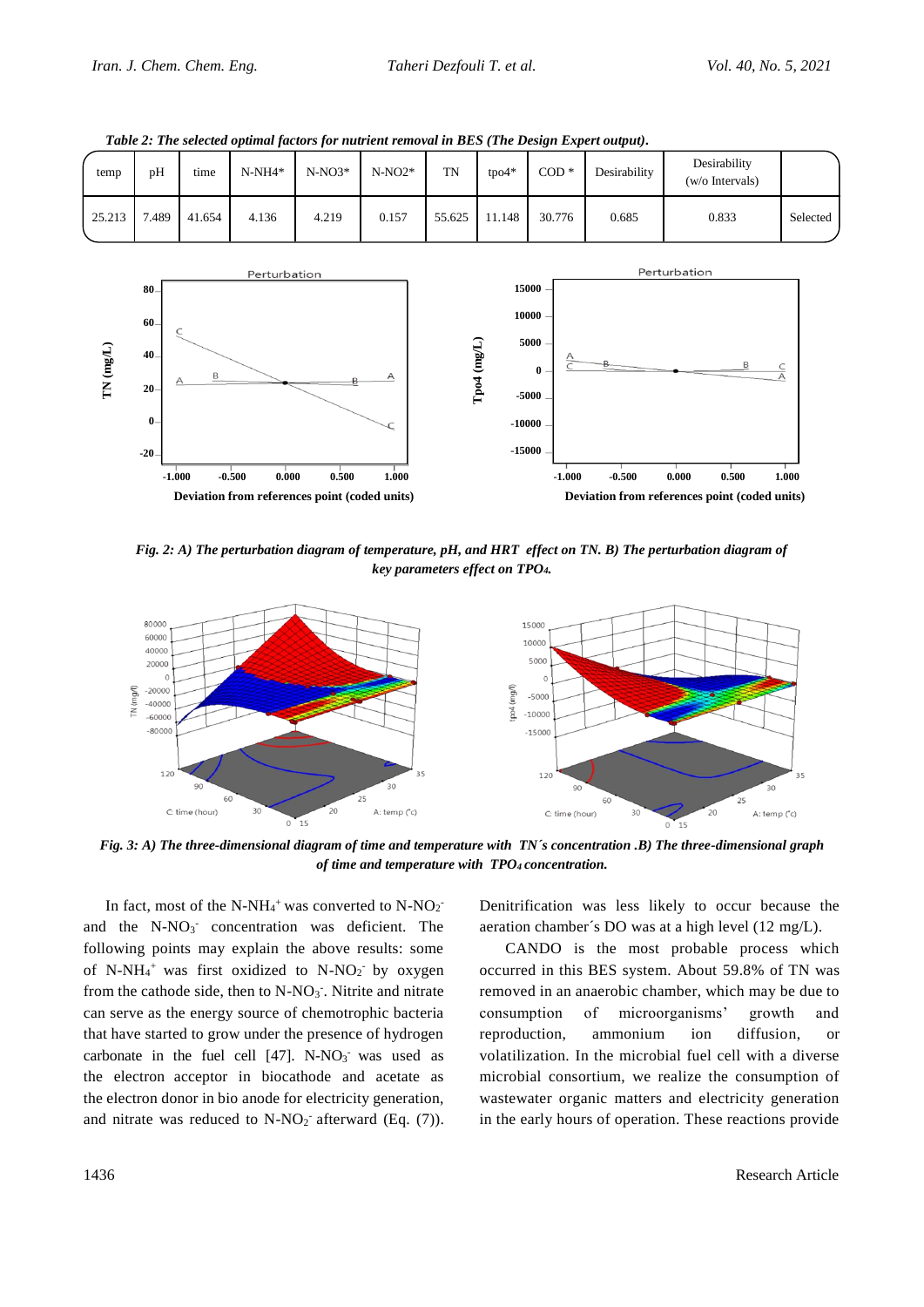

*Fig. 4: Nitrogen and Phosphorus removal in BES anolyte and aeration chamber as a function of time (p< .05)*

the nitrogen needed for the organic carbon and provide the conditions for the conversion of nitrate to  $N_2$  gas (Eq. (11)). Electricity production was coupled to nitrate reduction, which is consistent with Clauwaerts study on MFC [48].

Finally, more ammonia removal was achieved in the aeration chamber, and 87.6% and 77.8% of ammonia and TN removal, respectively, were obtained after 72 hours,

compared to previous researches with enriched pure nitrifying bacteria and a specially prepared situation only for nitrifying bacteria [49].

As illustrated in Fig. 4, an immediate decrease in TP concentration was observed in the first two hours after wastewater fed into the system (from 140 ±46.8 mg/L to 65.5±46.8 mg/L), which can occur through struvite crystallization being near the aerobic cathode (Eq. (14)).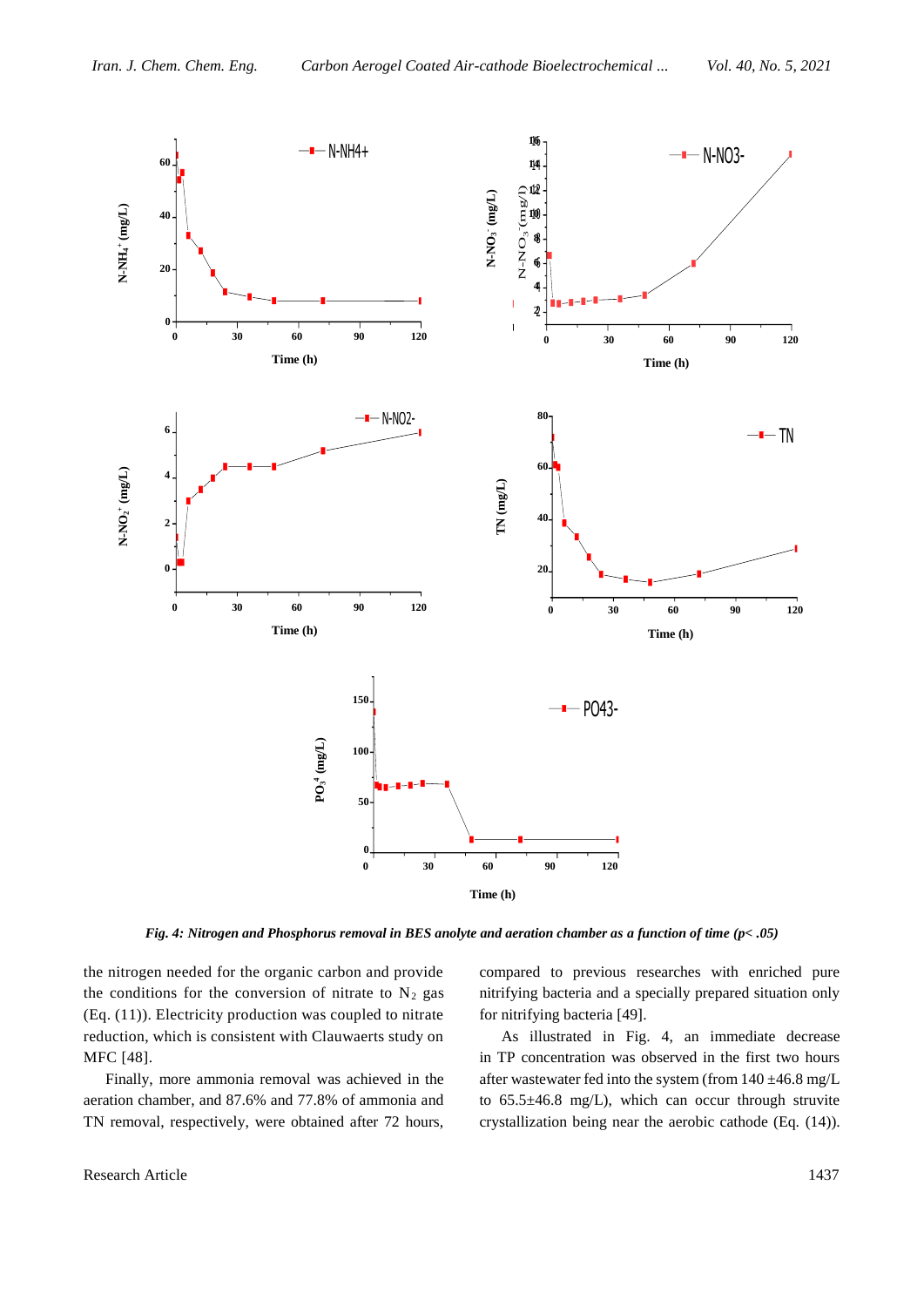Then, a steady-state and another decrease after aeration occurred, presumably because of phosphorusaccumulating bacteria activity. Phosphorus-accumulating bacteria can release phosphorus under anaerobic conditions and uptake phosphorus under aerobic conditions [5]. More than 50% of total phosphate was removed in the anaerobic single-chamber MFC. Then there was another sharp drop observed after aeration to the lowest concentration ( $13\pm46.8$  mg/L) of phosphate in the aeration chamber effluent. Finally, 90% of the phosphate was removed from the wastewater after 48 hours' treatment, and it stayed constant through the next 24 hours of aeration (Fig. 4).

Struvite crystallization occurs when  $Mg^{2+}$ , NH<sub>4</sub><sup>+,</sup> and  $PO<sub>4</sub><sup>3</sup>$  concentrations exceed their solubility limits, which are highly pH-dependent (minimum solubility at pH>8 or near 10) [25,50]. The effluent's average pH was near 7.5. No needle-shaped prismatic morphology typical of struvite described in the literature [51] was found in cathode SEM (Fig. 7). Two possible reasons are as follows. First, by-products of struvite crystallization such as  $Mg(H_2PO_4)_2$ ,  $Mg_3(PO_4)_2$  and  $Mg(OH)_2$  may be obtained at an importer pH. Second, aeration in the aeration chamber may have a negative effect on struvite crystallization.

#### *Electricity production*

Fig. 5 shows the electricity generated from the time the cell started to operate over 15 operating cycles.

The current generation was deficient during the first three days; however, it was observed from the beginning moments, and a constant voltage was observed for the five times the system was rebuilt after five to seven days. The maximum generated voltage was 304 mV, comparable to that of previous findings [52]. The results show that electricity was generated by the organic compounds of the municipal wastewater as the substrate, without using the initial starting current; therefore, BES can enter the municipal wastewater system without auxiliary devices.

Each time the cell was fed, there was a sudden drop in voltage (on average from 53 mV to 11 mV), which peaked afterward. Low pH in the anode chamber had an inhibitory effect on exoelectrogenic bacteria activities and resulted in decreasing the electricity production during the last days of each batch cycle [53].



*Fig. 5: Electricity generation of the single chamber air cathode BES, recorded for 15 days of operation*

The polarization curve has been illustrated in Fig. 6A. The maximum obtained power density, and current density were  $346.7$  mW/m<sup>2</sup> and  $2.73$  mA/m<sup>2</sup>, respectively (Fig. 6B).

The relationship between pH and cell performance has been illustrated in Figure 7. A decrease in pH at each run was observed along with an increase in the voltage (from 7.6 to 6.8 on average). The high voltage was observed at lower pH (Fig. 7).

The voltage rose for 72 hours, and then a sudden increase in voltage (probably because of consuming acetate for generating electricity) was observed, followed by the reduction in voltage resulting from the organic substrate in the cell. The sudden drop in voltage curve and then increases after each feed indicate that electricity generation is affected by the chemical reactions. The initial voltage drop (activation overpotential) indicates energy consumption to activate the oxidation and reduction reactions in cathode and anode, respectively. The less the pH in air-cathode reactors, the more  $H^+$  is provided for the cathodic reduction reaction. A decrease in pH at each run.

The electrochemical tests were conducted to examine the kinetics of cathodic ORR, two peaks observed on the LSV curve in 17 and -13 mV vs. Ag/AgCl (vs. SHE), which presents the reduction of two elements, namely oxygen and sulfur in the aerobic cathode as the final acceptor, compared to the redox table [54]. The reduction peaks were also observed on the CV curve, and the reactions in this potential range were considered to be completely forward and backward reactions. The chronopotentiometry curve in the first 20 seconds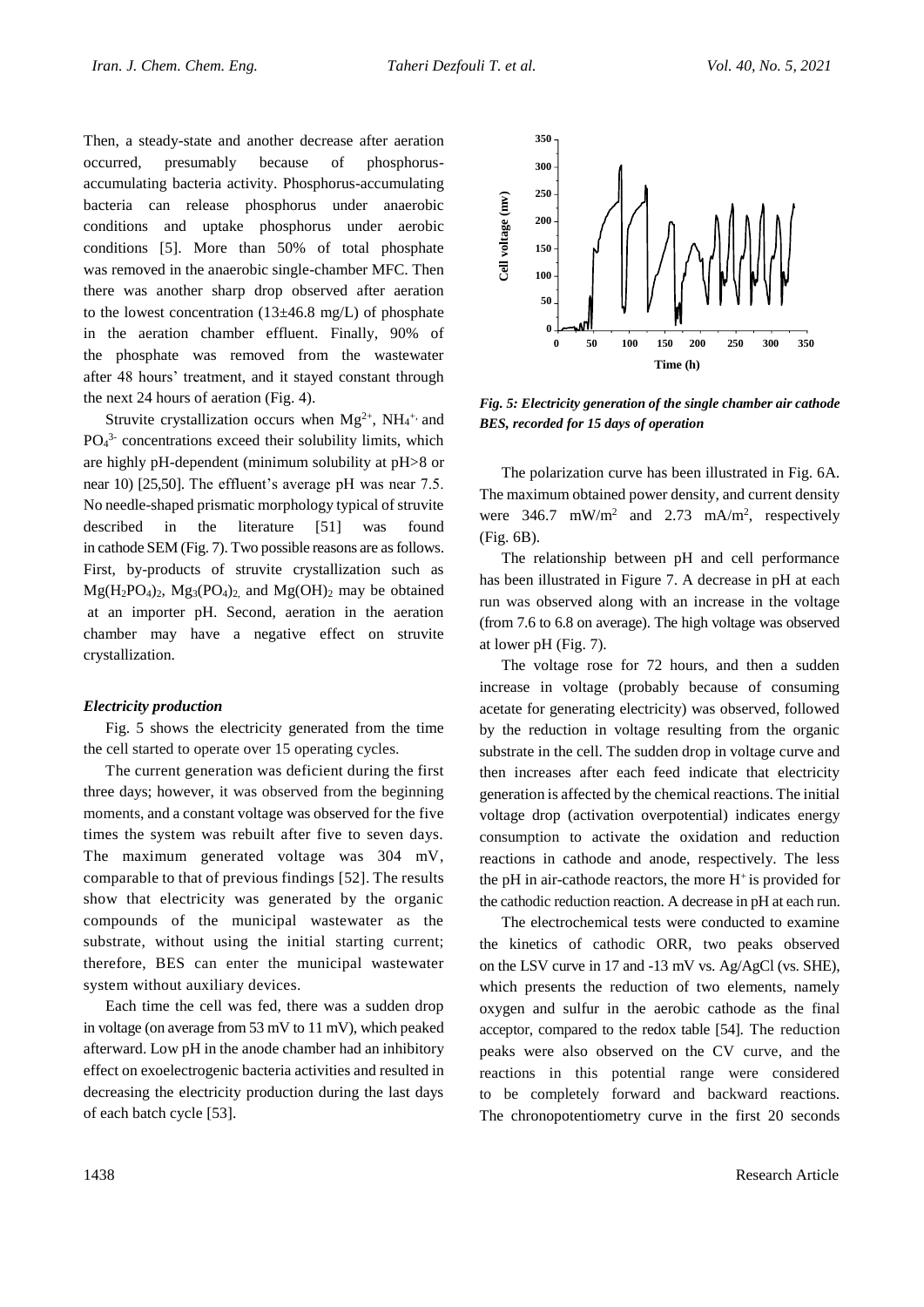

*Fig. 6: (A) Polarization curve of the single chamber air cathode BES, (B) Comparison curve of the cell voltage, obtained power density and current density of the single chamber air cathode BES.*



*Fig. 7: The relationship between pH and cell performance of the single chamber air cathode BES*

of these two reactions reveals the adjacent reduction cathode (Fig. 8).

was observed along with the increase in the voltage. According to *Zhang, et al.*[32], the decrease in the maximum current after some system operation can be caused by the development of biofilm on the cathode and its effect on the catalytic activity of carbon. Bionitrification can buffer the pH increase of catholyte by reducing oxygen[5], as seen in this study.

The maximum generated voltage was 304 mV. The low operating voltage (Vop) concerning the predicted thermodynamic potential (E<sub>thermo</sub>) may originate from different factors such as reactions to activation-related losses in electrodes and transfer of electrons to the anode, metabolism of bacteria, losses of mass transfer (due to finite flux from the reactors to electrodes), and the ohmic losses [55].

The square shape of the CV curve indicates the excellent catalytic activity of carbon aerogel in the aerobic cathode, which will continue the reduction reactions [32] and the sufficient existence of oxygen as the final receptor of protons. Although the good selectivity of carbon aerogel and reducing oxygen to water through a four-electron process  $(O_2 + 4H^+ + 4e^-$  2H<sub>2</sub>O) was concluded through cronoamprometric tests. The catalyst activity of carbon aerogel nanocatalyst (N-CNT-TiO<sub>2</sub>) has been studied in the oxidation of  $H_2S$  to sulfur, which shows the highest catalyst activity due to its higher surface area and pore volume [56].

Electrodes were analyzed by SEM before biofilm formation and after the operation for 60 days. The SEM images of the cathode electrode showed biotic biofilm formation and its proper microbial attachment to the air cathode (Figure 9). Long rod-shaped bacteria (about 5.00 μm in length) and other coccial bacteria could be observed upon the close examination of the cathode.

#### *COD removal and coulombic efficiency*

The operational efficiency of the bioelectrochemical system, which includes the potential efficiency, coulombic efficiency, and energy conservation, and efficiency, were calculated for the wastewater effluent with an average 580 mg/L COD and 100 Ω resistances over 120 hours. As shown in Figure 10, a relationship has been observed between the current generation and organic matter removal.

By numerical integration, with the surface area under the current curve through time, the coulombic efficiency can be calculated. Power densities are inversely proportional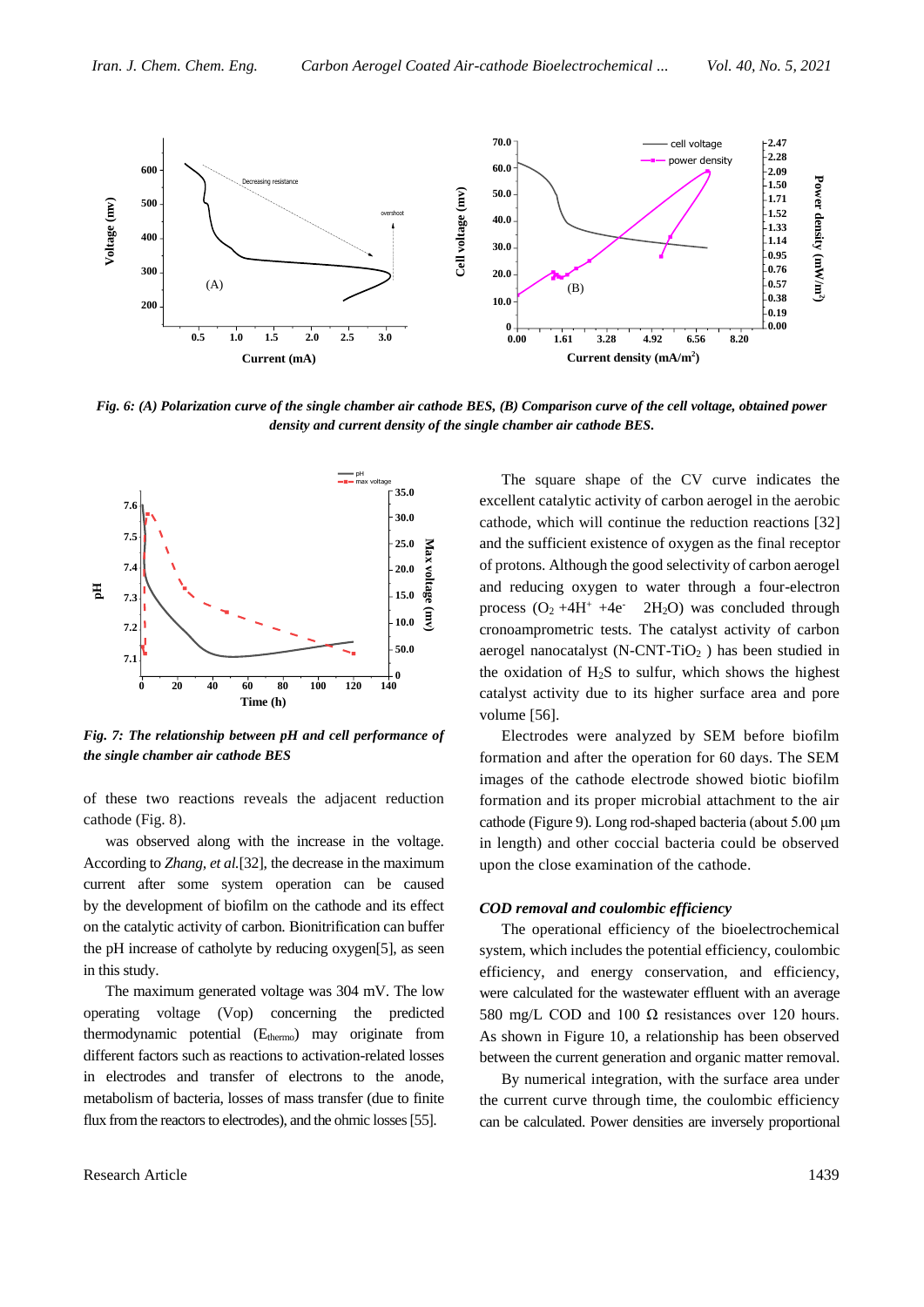

*Fig. 8: Potentiometric curves of the aerobic bio-cathode with carbon aerogel at -0.4 - 0.4 mV (vs. Ag/AgCl) potential A) CV curve B) The chronopotentiometry curve of the single chamber air cathode BES .c)LSV curve vs. Ag/Agcl (vs. SHE) to examine the kinetics of cathodic oxygen reduction reaction (ORR).*

to the logarithm of the surface area of the anode. The average COD removal efficiency was about 85.92% in singlechamber BES. The coulombic efficiency of the the bioelectrochemical system was 28.5%. The minimum effluent total COD in this study was  $94 \pm 53.7$  mg/L.

The higher the coulombic efficiency, the more microorganisms were found in ideal conditions, and optimal conditions and nutrition have been provided for them. The results showed system efficiency to COD degradation; but most of the removal was before aeration, probably because of phosphorus-accumulating bacteria in the anaerobic chamber, which assimilated organic matter in their cells in polyhydroxybutyrate form and used it as a carbon source in aeration conditions [5].

Total sediment volume after 30 min was 50 mL of cell effluent. Compared to other biological wastewater treatment processes, sludge production was less clear [57] because a significant amount of organic matter was converted into electricity and microbial population

growth. Besides, as explained in the previous section, the process of nitrification and conversion of ammonium to nitrate was observed in the early hours after the new feeding. Nitrification bacteria, unlike common heterotrophs, use carbon dioxide and carbonate hydrogen as carbon sources [5]. This factor, in addition to the activity of electrogenic bacteria on the anode, can cause a severe reduction in COD in the first 3 hours.

The maximum removal of COD was 80%. The maximum power density was  $54 \, \text{mW/cm}^3$  and the minimum  $1.82 \text{ mW/cm}^2$ , which was similar to the results obtained by the *Niyom* study on MFC [58].

These results are considered acceptable considering the use of municipal wastewater instead of the synthetic wastewater employed in most of the previous researches and wide-ranging microbial consortiums.

The wastewater treatment efficiency of the BES system was presented in table3. According to the results, the final effluent concentration of COD could meet Iran´s Environmental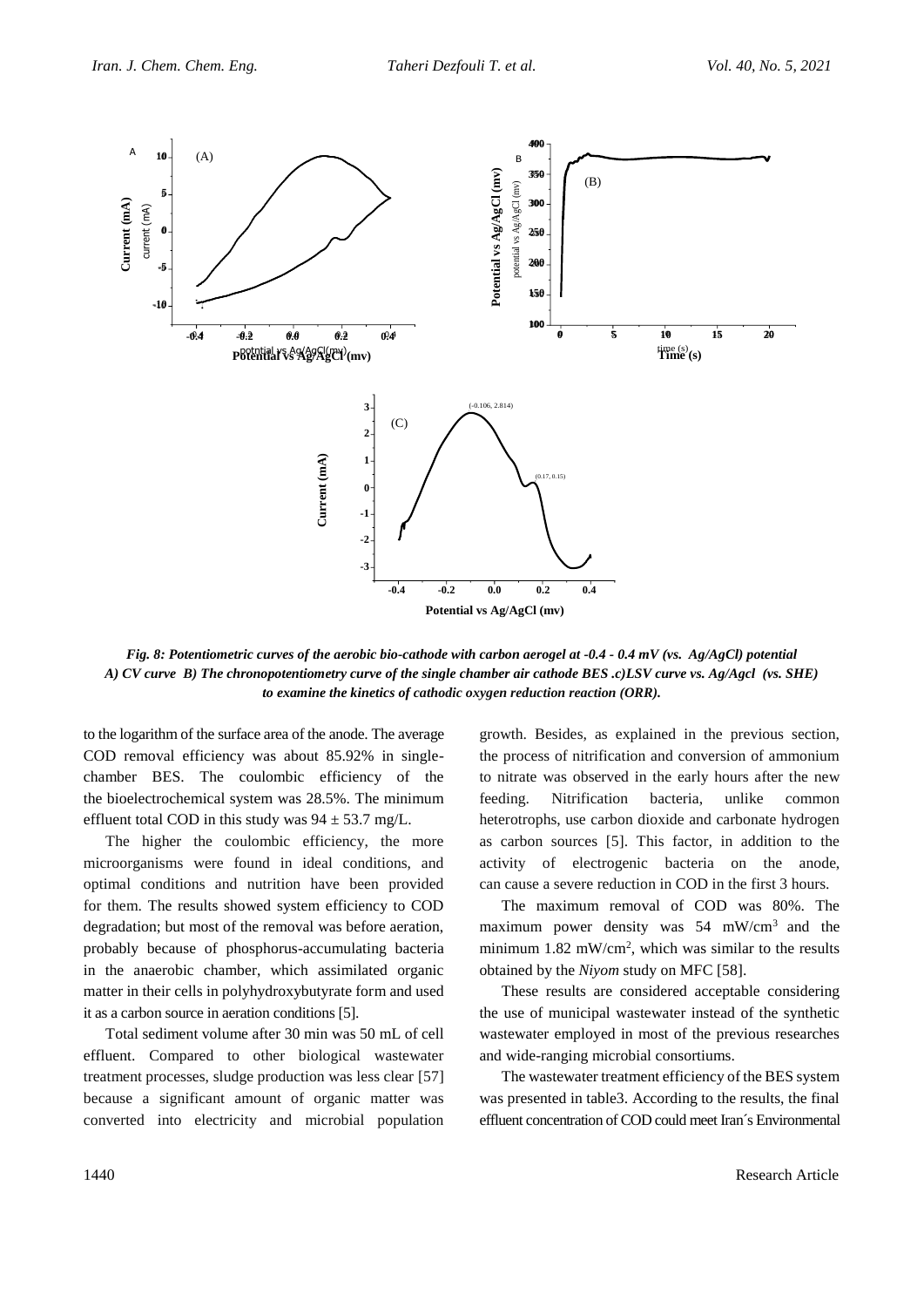

*Fig. 9: SEM images of air cathode. (A) The carbon cloth cathode before biofilm formation (B) Biofilm formation, and microbe attachment to the carbon aerogel air cathode, the cathode compartment showing the long rod-shaped bacteria*



*Fig. 10: The relationship has been observed between the current generation and organic matter removal in 120 h of operation of the single-chamber air cathode BES.*

Protection Organization Standard for agricultural reuse; still, the phosphate concentration is not (COD and phosphate lower than 200 mg/L and 6 mg/L respectively).

This correlation proves that electricity generation in the microbial fuel cell can remove the nitrogen and phosphorus 700 compounds or control them in wastewater treatment. 600

### **CONCLUSIONS** 400

The present study has been conducted to examine the efficiency of electricity generation along with the <sup>20</sup> removal of nitrogen and phosphorus compounds or control <sup>00</sup> them by the bioelectrochemical system, as an energyefficient technology from municipal wastewater, while all current treatment technologies require energy for nutrient removal mainly through aeration. No active oxidation is required for ammonium oxidation; instead, the movement of electrons from the anode to the cathode drives ammonium recovery at the cathode.

> The results prove that electricity generation in a microbial fuel cell can remove the nitrogen, and phosphorus compounds from wastewater, the TN, and P concentrations in effluent were  $28.9 \pm 24.3$  mg/L, and  $13 \pm 46.8$  mg/L, respectively. Electricity was generated

Research Article 1441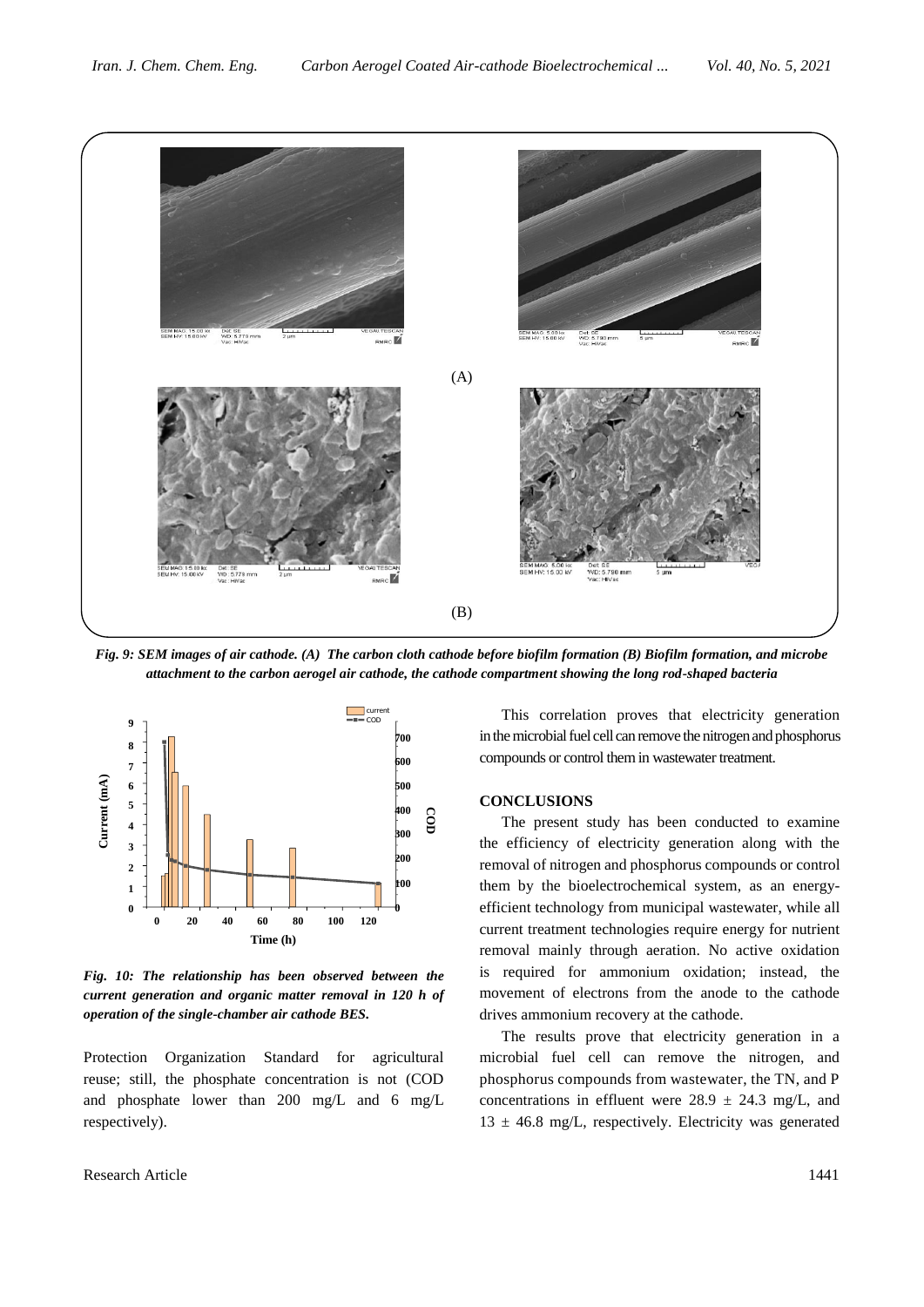|                          | $\text{COD}$ mg/L    | BOD mg/L            | $TN$ mg/L        | $PO43$ mg/L    | Turbidity NTU     |
|--------------------------|----------------------|---------------------|------------------|----------------|-------------------|
| Influent                 | $677.23 \pm 157.998$ | 353.12±117.734      | $71.86 \pm 24.3$ | $140 \pm 46.8$ | $160 \pm 31.415$  |
| Anaerobic cell effluent  | $150 \pm 157.998$    | $97.89 \pm 117.734$ | $19 \pm 24.3$    | $65.5 + 46.8$  | $60\pm31.415$     |
| Aeration chamber efflent | $95 + 157.998$       | $67.1 \pm 117.734$  | $28.9 + 24.3$    | $13\pm 46.8$   | $14.2 \pm 31.415$ |

*Table 3: The average values of COD, BOD, TN, and phosphate removal efficiency of BES from wastewater.*

by microorganisms as biocatalysts from the organic compounds of the municipal wastewater without using activation current. With a 304 mV Open Circulate voltage, the maximum removal of Chemical Oxygen Demand was 80%, and the maximum power density was 1.82 mW/m<sup>2</sup> . Such instruments can be used in municipal wastewater systems, such as manholes, rainwater-harvesting canals, and sewers. The next step is to scale up BESs and bring them into a general application, the results of which will be present in another report. The significant observations in a tubular up-flow BES were high internal resistance, limited conductivity of electrodes, and contact between the electrodes; the current collector was often suboptimal. To reduce operational expenses, we limited the separators, which decreased the treatment and electricity production efficiencies. More pilot studies are essential to demonstrate the practical feasibility of BESs.

## *Nomenclature*

| AC         | <b>Activated Carbon</b>              |
|------------|--------------------------------------|
| <b>BHI</b> | <b>Brain Heart Infusion</b>          |
| <b>BES</b> | <b>Bio Electrochemical System</b>    |
| CВ         | Carbon Black                         |
| СE         | Coloumbic Efficiency                 |
| COD        | Chemical Oxygen Demand               |
| I          | Current                              |
| LB         | Luria-Bertani                        |
| <b>MFC</b> | Microbial Fuel Cells                 |
| ORR        | <b>Oxidation-Reduction Reactions</b> |
| <b>OCP</b> | Open Circulate Voltage               |
| Pd         | <b>Power Density</b>                 |
| P          | Power                                |
| R          | Resistance                           |
| <b>SHE</b> | Standard Hydrogen Electrode          |
| SOB        | Sulfur Oxidizing Bacteria            |
| <b>SBR</b> | <b>Sequencing Batch Reactor</b>      |
| <b>SEM</b> | <b>Scanning Electron Microscope</b>  |
| TPV        | <b>Total Pore Volume</b>             |
|            |                                      |

## **Acknowledgments**

We are grateful to the Tehran Sewage Company and the Materials and Energy Research Center (Karaj, Iran), for making this study possible.

*Received : Mar. 23, 2020 ; Accepted : Jun. 15, 2020*

## **REFERENCES**

- [1] Zhang X., Xia X., Ivanov I., Huang X., Logan B.E., Enhanced Activated Carbon Cathode Performance for Microbial Fuel Cell by Blending Carbon Black, *Environ. Sci. Technol.*, **48**: 2075–2081 (2014).
- [2] Sustarsic M., [Wastewater Treatment Understanding](https://www.academia.edu/32535284/Wastewater_Treatment_Understanding_the_Activated_Sludge_Process)  [the Activated Sludge.](https://www.academia.edu/32535284/Wastewater_Treatment_Understanding_the_Activated_Sludge_Process) *CEP, AIChE Publ.:* 26–29 (2009).
- [3] Li X., Zheng Y., Nie P., Ren Y., Wang X., Liu Y. [Synchronous Recovery of Iron and Electricity Using](http://dx.doi.org/10.1039/C6RA28148F)  a [Single Chamber Air-Cathode Microbial Fuel Cell,](http://dx.doi.org/10.1039/C6RA28148F) *RSC Adv.,* **7**:12503–12510 (2017).
- [4] Logan BE., Wallack MJ., Kim KY., He W., Feng Y., Saikaly PE., [Assessment of Microbial Fuel Cell](https://pubs.acs.org/doi/10.1021/acs.estlett.5b00180)  [Configurations and Power Densities,](https://pubs.acs.org/doi/10.1021/acs.estlett.5b00180) *Environ. Sci. Technol. Lett.*, **2**:206–214 (2015).
- [5] Tao Q., Zhou S., Luo J., Yuan J., [Nutrient Removal and](https://linkinghub.elsevier.com/retrieve/pii/S0011916415001083)  [Electricity Production from Wastewater Using](https://linkinghub.elsevier.com/retrieve/pii/S0011916415001083)  [Microbial Fuel Cell Technique,](https://linkinghub.elsevier.com/retrieve/pii/S0011916415001083) *Desalination,* **365**: 92–98 (2015).
- [6] Kelly PT., He Z. [Nutrients Removal and Recovery in](https://linkinghub.elsevier.com/retrieve/pii/S0960852413018750)  [Bioelectrochemical Systems: A Review,](https://linkinghub.elsevier.com/retrieve/pii/S0960852413018750) *Bioresour. Technol.* **153**: 351–360 (2014).
- [7] Logan B.E.,[Exoelectrogenic Bacteria that Power Microbial](http://www.nature.com/articles/nrmicro2113)  [Fuel Cells,](http://www.nature.com/articles/nrmicro2113) *Nat. Rev. Microbiol.,* **7**: 375–381 (2009).
- [8] Logan B.E. [Simultaneous Wastewater Treatment and](http://www.ncbi.nlm.nih.gov/pubmed/16180406)  [Biological Electricity Generation,](http://www.ncbi.nlm.nih.gov/pubmed/16180406) *Water Sci. Technol.,* **52**: 31–7 (2005).
- [9] Rabaey K., Boon N., Siciliano SD., Verhaege M, Verstraete W. [Biofuel Cells Select for Microbial](http://aem.asm.org/cgi/doi/10.1128/AEM.70.9.5373-5382.200)  [Consortia That Self-Mediate Electron Transfe](http://aem.asm.org/cgi/doi/10.1128/AEM.70.9.5373-5382.200)r, *Appl. Environ. Microbiol.,* **70**: 5373–5382 (2004).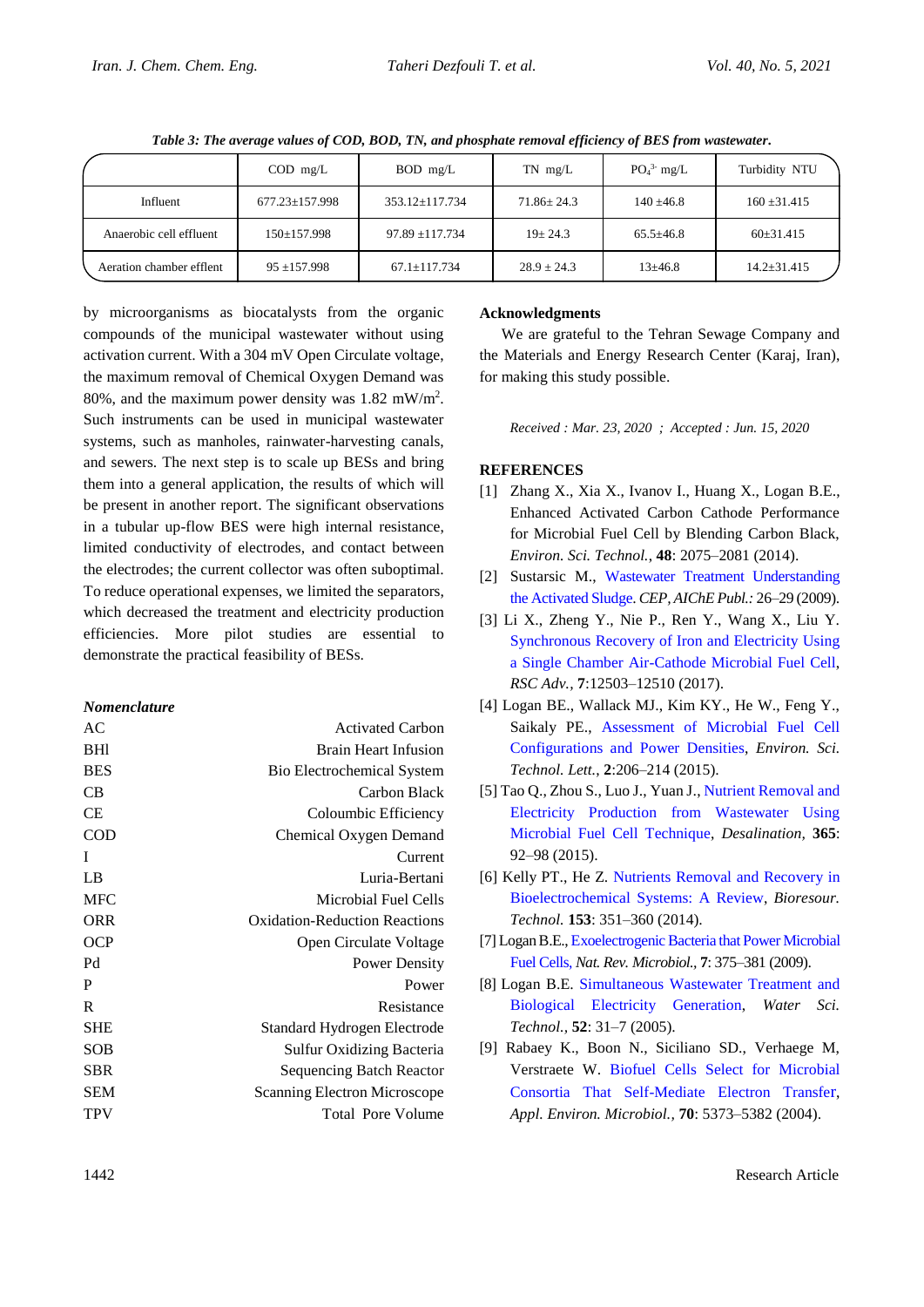- [10] Verstraete W., Rabaey K. [Critical Review Microbial](http://pubs.acs.org/doi/abs/10.1021/es0605016)  Fuel Cells [: Methodology and Technology,](http://pubs.acs.org/doi/abs/10.1021/es0605016) *Environ. Sci. Technol.,* **40**:5181–5192 (2006).
- [11] Angelov A., Bratkova S., Loukanov A. [Microbial](https://doi.org/10.1016/j.enconman.2012.11.024)  [Fuel Cell Based on Electroactive Sulfate-Reducing](https://doi.org/10.1016/j.enconman.2012.11.024)  [Biofilm,](https://doi.org/10.1016/j.enconman.2012.11.024) *Energy Convers. Manag.,* **67**:283–286 (2013).
- [12] Seo Y., Kang H., Chang S., Lee YY., Cho KS. [Effects](https://doi.org/10.1080/10934529.2017.1366242)  [of Nitrate and Sulfate on the Performance and](https://doi.org/10.1080/10934529.2017.1366242)  [Bacterial Community Structure of Membraneless](https://doi.org/10.1080/10934529.2017.1366242)  [Single-Chamber Air-Cathode Microbial Fuel Cell,](https://doi.org/10.1080/10934529.2017.1366242) *J. Environ. Sci. Heal. - Part A Toxic/Hazardous Subst. Environ. Eng.*, **53**: 13-24 (2018).
- [13] Barua P.K., Deka D. [Electricity Generation from](https://www.researchgate.net/publication/281767156_Electricity_generation_from_biowaste_based_microbial_fuel_cells)  Biowaste [Based Microbial Fuel Cells,](https://www.researchgate.net/publication/281767156_Electricity_generation_from_biowaste_based_microbial_fuel_cells) *Int. J. Energy Inf. Commun.*, **1**: 77–92 (2010).
- [14] Li S., Chen G., Factors Affecting the Effectiveness of [Bioelectrochemical System Applications: Data](https://www.researchgate.net/publication/326610486_Factors_Affecting_the_Effectiveness_of_Bioelectrochemical_System_Applications_Data_Synthesis_and_Meta-Analysis)  [Synthesis and Meta-Analysis,](https://www.researchgate.net/publication/326610486_Factors_Affecting_the_Effectiveness_of_Bioelectrochemical_System_Applications_Data_Synthesis_and_Meta-Analysis) *Batteries,* **4**: 34 (2018).
- [15] Gude VG., Wastewater Treatment In Microbial Fuel Cells - [An Overview,](https://doi.org/10.1016/j.jclepro.2016.02.022) *J. Clean. Prod.,* **122**: 287–307 (2016a).
- [16] Rabaey K., Van de Sompel K., Maignien L., Boon N., Aelterman P., Clauwaert P., De Schamphelaire L., Pham H.T., Vermeulen J., Verhaege M., Lens P., Verstraete W., [Microbial Fuel Cells for Sulfide Removal,](https://pubs.acs.org/doi/10.1021/es060382u) *Environ. Sci. Technol.* **40**:5218–5224 (2006).
- [17] Domagalski J., Lin C., Luo Y., Kang J., Wang S., Brown L.R., Munn M.D., [Eutrophication Study at the](//linkinghub.elsevier.com/retrieve/pii/S0378377407002090.)  [Panjiakou-Daheiting Reservoir System, Northern](//linkinghub.elsevier.com/retrieve/pii/S0378377407002090.)  [Hebei Province, People's Republic of China:](//linkinghub.elsevier.com/retrieve/pii/S0378377407002090.)  [Chlorophyll-a Model and Sources of Phosphorus and](//linkinghub.elsevier.com/retrieve/pii/S0378377407002090.)  [Nitrogen."](//linkinghub.elsevier.com/retrieve/pii/S0378377407002090.) *Agricultural Water Management.,* **94(1–3)**: 43–53 (2007).
- [18] Gude, V.G. Wastewater Treatment in Microbial Fuel [Cells](https://linkinghub.elsevier.com/retrieve/pii/S0959652616001670) – an Overview, *Journal of Cleaner Production* **122**: 287–307 (2016b).
- [19] Rodríguez Arredondo M., Kuntke P., Jeremiasse A.W., Sleutels T.H.J.A., Buisman C.J.N., ter Heijne A., [Bioelectrochemical Systems for Nitrogen Removal](http://xlink.rsc.org/?DOI=C4EW00066H)  [and Recovery from Wastewater,](http://xlink.rsc.org/?DOI=C4EW00066H) *Environmental Science: Water Research & Technology,* **1(1)**: 22–33 (2015).
- [20] Knowles R., [Denitrification.](http://www.ncbi.nlm.nih.gov/pubmed/7045624) *Microbiol. Rev.,* **46**:43– 70 (1982).
- [21] Jetten M.S.M., Cirpus I., Kartal B., van Niftrik L., van de Pas-Schoonen K.T., Sliekers O., Haaijer S., van der Star W., Schmid M., van de Vossenberg J., Schmidt I., Harhangi H., van Loosdrecht M., Gijs Kuenen J., Op den Camp H., Strous M., 1994–2004: [10 years of Research on the Anaerobic](file:///D:/payan/maghaleh%20nitrogen/ij/New%20folder/Available%20from:%20http:/www.biochemsoctrans.org/cgi/doi/10.1042/BST0330119)  [Oxidation of Ammonium,](file:///D:/payan/maghaleh%20nitrogen/ij/New%20folder/Available%20from:%20http:/www.biochemsoctrans.org/cgi/doi/10.1042/BST0330119) *Biochem. Soc. Trans.* **33**: 119–123 (2005).
- [22] Jetten MS., Wagner M., Fuerst J., van Loosdrecht M., Kuenen G., Strous M., [Microbiology and Application](http://www.ncbi.nlm.nih.gov/pubmed/11404106)  [of the Anaerobic Ammonium Oxidation \('Anammox'\)](http://www.ncbi.nlm.nih.gov/pubmed/11404106) [Process,](http://www.ncbi.nlm.nih.gov/pubmed/11404106) *Curr. Opin. Biotechnol.,* **12**: 283–8 (2001).
- [23] Scherson Y.D., Wells G.F., Woo S.-G., Lee J., Park J., Cantwell B.J., Criddle C.S., [Nitrogen Removal with](http://xlink.rsc.org/?DOI=C2EE22487A)  [Energy Recovery Through N](http://xlink.rsc.org/?DOI=C2EE22487A)<sub>2</sub>O Decomposition, *Energy Environ. Sci.,* **6**: 241–248 (2013).
- [24] Kuntke P., Śmiech K.M., Bruning H., Zeeman G., Saakes M., Sleutels T.H.J.A., Hamelers H.V.M., Buisman C.J.N., [Ammonium Recovery and Energy](https://linkinghub.elsevier.com/retrieve/pii/S0043135412001285)  [Production From Urine by a Microbial Fuel Cell,](https://linkinghub.elsevier.com/retrieve/pii/S0043135412001285) *Water Res.* **46**:2627–2636 (2012).
- [25] Ichihashi O., Hirooka K. [Removal and Recovery of](https://linkinghub.elsevier.com/retrieve/pii/S0960852412003756)  [Phosphorus as Struvite from Swine Wastewater](https://linkinghub.elsevier.com/retrieve/pii/S0960852412003756)  [Using Microbial Fuel Cell,](https://linkinghub.elsevier.com/retrieve/pii/S0960852412003756) *Bioresour. Technol.,* **114**: 303–307 (2012).
- [26] He Z., Kan J., Wang Y., Huang Y., Mansfeld F., Nealson KH., [Electricity Production Coupled to](https://pubs.acs.org/doi/10.1021/es803492c)  [Ammonium in a Microbial Fuel Cell,](https://pubs.acs.org/doi/10.1021/es803492c) *Environ. Sci. Technol.,* **43**: 3391–3397 (2009).
- [27] Pant D., Van Bogaert G., Diels L., Vanbroekhoven K. [A Review of the Substrates Used In Microbial Fuel](https://linkinghub.elsevier.com/retrieve/pii/S0960852409013595)  [Cells \(MFCs\) for Sustainable Energy Production,](https://linkinghub.elsevier.com/retrieve/pii/S0960852409013595) *Bioresour. Technol.,* **101**:1533–1543 (2010).
- [28] Min H., Kim H. [Application of Microbial Fuel](http://www.ipcbee.com/vol1/24-B049.pdf)  [Cell for the Monitoring and Control of Sulfur-Related](http://www.ipcbee.com/vol1/24-B049.pdf)  Odor [Generation,](http://www.ipcbee.com/vol1/24-B049.pdf) *Proc. Int. Conf. Biol.* **1**: 102–104 (2010).
- [29] Wu S., He W., Yang W., Ye Y., Huang X., Logan BE. [Combined Carbon Mesh and Small Graphite Fiber](http://dx.doi.org/10.1016/j.jpowsour.2017.01.041)  [Brush Anodes to Enhance and Stabilize Power](http://dx.doi.org/10.1016/j.jpowsour.2017.01.041)  [Generation in Microbial Fuel Cells Treating Domestic](http://dx.doi.org/10.1016/j.jpowsour.2017.01.041) [Wastewater.](http://dx.doi.org/10.1016/j.jpowsour.2017.01.041) *J. Power Sources* **356**:348–355 (2017).
- [30] Pozo Zamora G. [Bio-Electrochemical Process](https://doi.org/10.14264/uql.2017.896)  [for Metal and Sulfur Recovery from Acid Mine](https://doi.org/10.14264/uql.2017.896)  [Drainage.](https://doi.org/10.14264/uql.2017.896) (The University of Queensland,  $(2017)$ .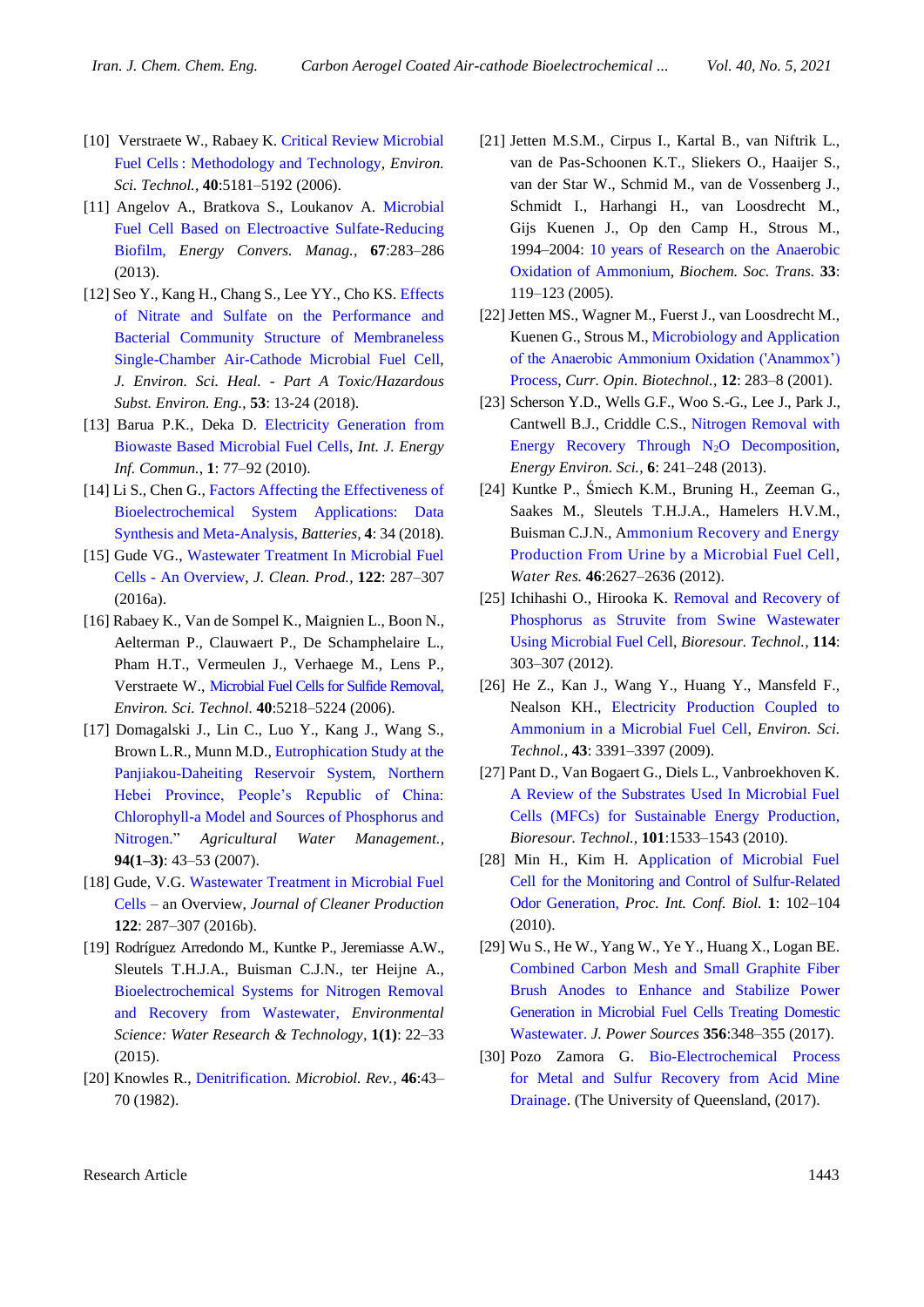- [31] Perazzoli S., De Santana Neto JP., Soares H.M[. Prospects](https://doi.org/10.2166/wst.2018.410)  [in Bioelectrochemical Technologies for Wastewater](https://doi.org/10.2166/wst.2018.410)  [Treatment,](https://doi.org/10.2166/wst.2018.410)*Water Sci. Technol.* **78**: 1237–1248 (2018).
- [32] Zhang X., He W., Zhang R., Wang Q., Liang P., Huang X., Logan B.E., Fellinger T.P., [High-Performance](https://www.ncbi.nlm.nih.gov/pubmed/27509893)  [Carbon Aerogel Air Cathodes for Microbial Fuel Cells.](https://www.ncbi.nlm.nih.gov/pubmed/27509893) *ChemSusChem* **9**: 2788–2795 (2016).
- [33] Lee D-J., Liu X., Weng H-L., Sulfate and Organic [Carbon Removal by Microbial Fuel Cell With](https://linkinghub.elsevier.com/retrieve/pii/S0960852414000078)  [Sulfate-Reducing Bacteria and Sulfide-Oxidising](https://linkinghub.elsevier.com/retrieve/pii/S0960852414000078)  [Bacteria Anodic Biofilm,](https://linkinghub.elsevier.com/retrieve/pii/S0960852414000078) *Bioresour. Technol.* **156**: 14–19 (2014).
- [34] Tabrizi NS., Yavari M. [Methylene Blue Removal By](https://linkinghub.elsevier.com/retrieve/pii/S0263876214004122)  [Carbon Nanotube-Based Aerogels,](https://linkinghub.elsevier.com/retrieve/pii/S0263876214004122) *Chem. Eng. Res. Des.,* **94**:516–523 (2015).
- [35] Kalathil S., Patil SA., Pant D., Microbial Fuel Cells: [Electrode Materials](https://linkinghub.elsevier.com/retrieve/pii/B9780124095472134596) , "Encyclopedia of Interfacial Chemistry"*, Elsevier*. 309–318 (2018).
- [36] You S., Song Y.S., Bai S.J., Characterization [of a Photosynthesis-based Bioelectrochemical Film](http://link.springer.com/10.1007/s12257-018-0470-7)  [Fabricated with a Carbon Nanotube Hydrogel,](http://link.springer.com/10.1007/s12257-018-0470-7) *Biotechnol. Bioprocess Eng.,* **24**: 337–342 (2019).
- [37] Arenillas A., Menéndez J.A., Reichenauer G., Celzard A., Fierro V., Maldonado Hodar F.J., Bailόn-Garcia E., Job N., ["Organic and Carbon Gels"](http://link.springer.com/10.1007/978-3-030-13897-4), Springer International Publishing (2019).
- [38] Cheng S., Liu H., Logan BE., [Increased Performance](https://doi.org/10.1016/j.elecom.2006.01.010)  [of Single-Chamber Microbial Fuel Cells Using an](https://doi.org/10.1016/j.elecom.2006.01.010)  [Improved Cathode Structure,](https://doi.org/10.1016/j.elecom.2006.01.010) *Electrochem. Commun.* **8**: 489–494 (2006).
- [39] Song H.L., Zhu Y., Li J., [Electron Transfer](http://dx.doi.org/10.1016/j.arabjc.2015.01.008)  [Mechanisms, Characteristics and Applications of](http://dx.doi.org/10.1016/j.arabjc.2015.01.008)  [Biological Cathode Microbial Fuel Cells -](http://dx.doi.org/10.1016/j.arabjc.2015.01.008) A Mini [Review,](http://dx.doi.org/10.1016/j.arabjc.2015.01.008) *Arab. J. Chem.* (2015).
- [40] Gude V.G., Kokabian B., [Beneficial](https://www.omicsonline.org/beneficial-bioelectrochemical-systems-for-energy-water-and-biomass-production-1948-5948.S6-005.php?aid=18511)  [Bioelectrochemical Systems for Energy, Water, and](https://www.omicsonline.org/beneficial-bioelectrochemical-systems-for-energy-water-and-biomass-production-1948-5948.S6-005.php?aid=18511)  [Biomass Production.](https://www.omicsonline.org/beneficial-bioelectrochemical-systems-for-energy-water-and-biomass-production-1948-5948.S6-005.php?aid=18511) *J. Microb. Biochem. Technol.* (2013).
- [41] Wang Z., Mahadevan GD., Wu Y, Zhao F. [Progress](http://dx.doi.org/10.1016/j.jpowsour.2017.02.004)  [of Air-Breathing Cathode in Microbial Fuel Cells.](http://dx.doi.org/10.1016/j.jpowsour.2017.02.004) *J. Power Sources* **356**:245–255 (2017).
- [42] Zhang T., Bain T.S., Barlett M.A., Dar S.A., Snoeyenbos-West O.L., Nevin K.P., Lovley D.R., [Sulfur Oxidation to Sulfate Coupled with Electron](https://www.ncbi.nlm.nih.gov/pubmed/24169815)  [Transfer to Electrodes by Desulfuromonas Strain](https://www.ncbi.nlm.nih.gov/pubmed/24169815)  [TZ1,](https://www.ncbi.nlm.nih.gov/pubmed/24169815) *Microbiol. (United Kingdom)* **160**: 123–129 (2014).
- [43] Zhao F., Rahunen N., Varcoe J.R., Chandra A., Avignone-Rossa C., Thumser A.E., Slade R.C.T., [Activated Carbon Cloth as Anode for Sulfate](https://pubs.acs.org/doi/10.1021/es8003766)  [Removal in a Microbial Fuel Cell.](https://pubs.acs.org/doi/10.1021/es8003766) *Environ. Sci. Technol.* **42**:4971–4976 (2008).
- [44] Koleva R., Yemendzhiev H., Nenov V. [Microbial](http://dx.doi.org/10.1080/13102818.2017.1304183)  [Fuel Cell as a Free-Radical Scavenging Tool.](http://dx.doi.org/10.1080/13102818.2017.1304183) *Biotechnol. Biotechnol. Equip.* **31**: 511–515 (2017).
- [45] Editors Rice E.W., Baird R.B., Eaton A.D., Clesceri L.S., ["Standard Methods for the](https://www.awwa.org/Store/Product-Details/productId/28493774)  [Examination of Water and Wastewater"](https://www.awwa.org/Store/Product-Details/productId/28493774) 22nd [Edition.](https://www.awwa.org/Store/Product-Details/productId/28493774) American Public Health Association, American Water Works Association, Water Environment Federation ( 2012).
- [46] Chen S., Liu G, Zhang R, Qin B., Luo Y., Hou Y. [Improved Performance of the Microbial Electrolysis](from:%20https://linkinghub.elsevier.com/retrieve/pii/S0960852412005378)  [Desalination and Chemical-Production Cell Using](from:%20https://linkinghub.elsevier.com/retrieve/pii/S0960852412005378)  [the Stack Structure,](from:%20https://linkinghub.elsevier.com/retrieve/pii/S0960852412005378) *Bioresour. Technol.*, **116**: 507– 511 (2012).
- [47] Zhu T., Zhang Y., Bu G., Quan X., Liu Y., [Producing](http://dx.doi.org/10.1016/j.cej.2016.01.099.)  [Nitrite from Anodic Ammonia Oxidation to](http://dx.doi.org/10.1016/j.cej.2016.01.099.)  [Accelerate Anammox in a](http://dx.doi.org/10.1016/j.cej.2016.01.099.) Bioelectrochemical System with a [Given Anode Potential,](http://dx.doi.org/10.1016/j.cej.2016.01.099.) *Chem. Eng. J.* **291**:184–191 (2016).
- [48] Clauwaert P., Rabaey K., Aelterman P., De Schamphelaire L., Pham T.H., Boeckx P., Boon N., Verstraete W., [Biological Denitrification in](https://pubs.acs.org/doi/10.1021/es062580r)  [Microbial Fuel Cells.](https://pubs.acs.org/doi/10.1021/es062580r) *Environ. Sci. Technol.* **41**: 3354–3360 (2007).
- [49] Yang Y., Li X., Yang X., He Z. [Enhanced Nitrogen](http://dx.doi.org/10.1016/j.biortech.2017.04.022)  [Removal by Membrane-Aerated Nitritation-](http://dx.doi.org/10.1016/j.biortech.2017.04.022)Anammox in a [Bioelectrochemical System,](http://dx.doi.org/10.1016/j.biortech.2017.04.022) *Bioresour. Technol.* **238**: 22–29 (2017).
- [50] Ohlinger K.N., Young T.M., Schroeder E.D. [Predicting Struvite Formation in Digestion,](https://linkinghub.elsevier.com/retrieve/pii/S0043135498001237) *Water Res.* **32**:3607–3614 (1998).
- [51] Cusick R.D., Bruce E.L., [Phosphate Recovery as](https://linkinghub.elsevier.com/retrieve/pii/S0960852411017846.)  [Struvite within a Single Chamber Microbial](https://linkinghub.elsevier.com/retrieve/pii/S0960852411017846.)  [Electrolysis Cell,](https://linkinghub.elsevier.com/retrieve/pii/S0960852411017846.) *Bioresource Technology,* **107**: 110– 15 (2012).
- [52] Jiang D., Curtis M., Troop E., Scheible K., McGrath J., Hu B., Suib S., Raymond D., Li B., [A Pilot-Scale Study](https://linkinghub.elsevier.com/retrieve/pii/S0360319910017131)  [on Utilizing Multi-Anode/Cathode Microbial Fuel Cells](https://linkinghub.elsevier.com/retrieve/pii/S0360319910017131)  [\(MAC MFCs\) to Enhance the Power Production in](https://linkinghub.elsevier.com/retrieve/pii/S0360319910017131)  [Wastewater Treatment,](https://linkinghub.elsevier.com/retrieve/pii/S0360319910017131) *Int. J. Hydrogen Energy* **36**: 876– 884 (2011).